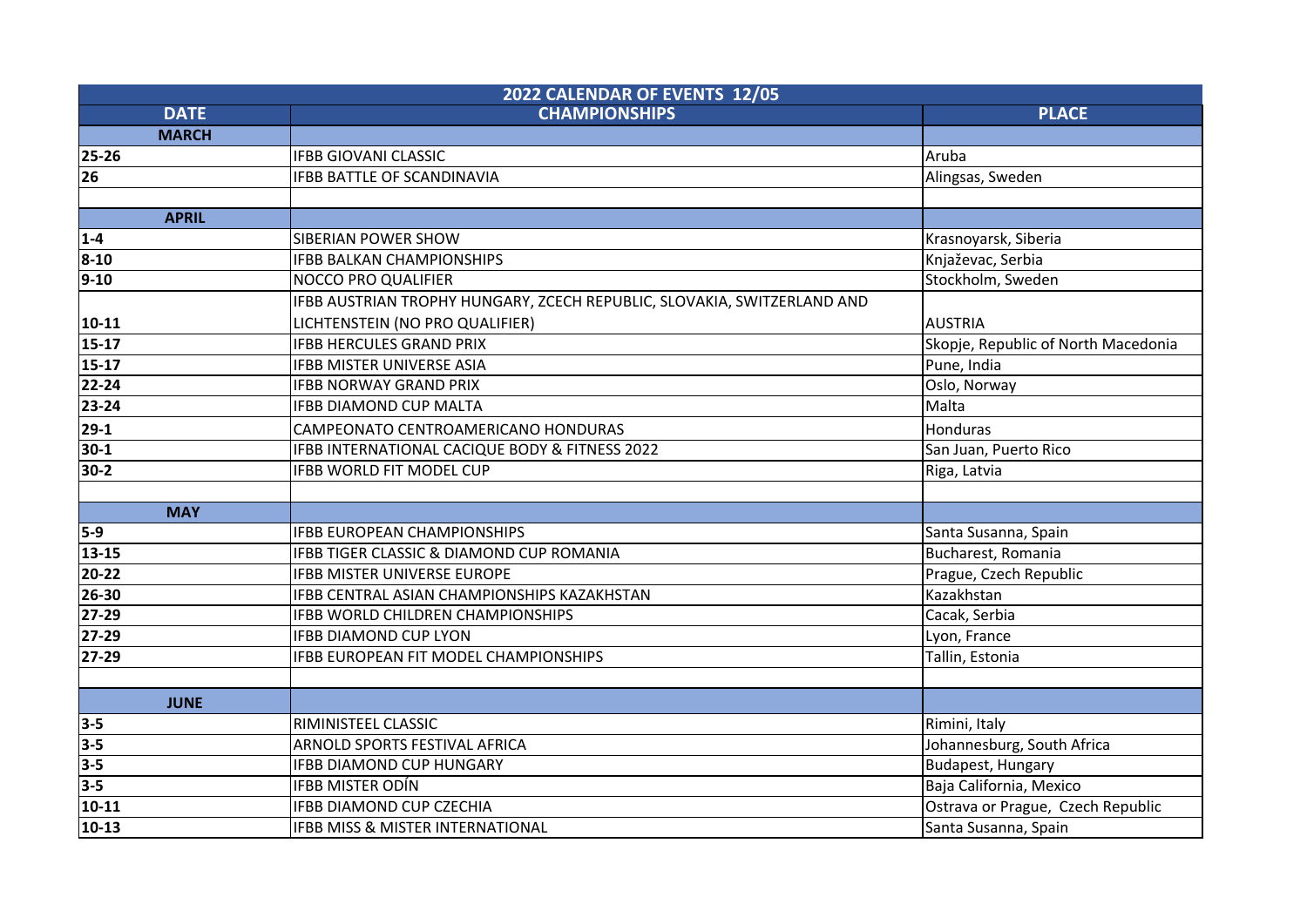| $11 - 12$        | <b>IFBB GEORGIA GRAND PRIX</b>                                   | Tbilisi, Georgia                 |
|------------------|------------------------------------------------------------------|----------------------------------|
| $17-19$          | <b>IFBB DIAMOND CUP LUXEMBOURG</b>                               | Mondorf-Les-Bains, Luxembourg    |
| $17-19$          | <b>IFBB FIFTH BALKAN CUP</b>                                     | Knjazevac, Serbia                |
| $ 25-27 $        | <b>IFBB FLORIDA CLASSIC</b>                                      | Fort lauderdale, USA             |
|                  |                                                                  |                                  |
| <b>JULY</b>      |                                                                  |                                  |
| $2 - 4$          | IFBB INTER ISLAND BODYBUILDING, FITNESS & PHYSIQUE CHAMPIONSHIPS | <b>Saint Martin</b>              |
| $ 14-17 $        | IFBB WEST AFRICAN CHAMPIONSHIPS                                  | Accra, Ghana                     |
| $16-17$          | IFBB CLASSIC PHYSIQUE OF AMERICAN CUP                            | Guayaquil, Ecuador               |
| $ 27-1 $         | IFBB CENTRAL AMERICAN AND CARIBBEAN CHAMPIONSHIPS                | <b>Barbados</b>                  |
|                  |                                                                  |                                  |
| <b>AUGUST</b>    |                                                                  |                                  |
| $6-7$            | <b>IFBB TATOONS CUP</b>                                          | Caracas, Venezuela               |
| $12 - 14$        | <b>IFBB MISTER UNIVERSE AMATEUR</b>                              | Beirut, Lebanon                  |
| 19-20            | <b>IFBB MISTER UNIVERSE BRASIL</b>                               | Sao Paolo, Brasil                |
| $26 - 27$        | <b>IFBB MIAMI GRAND PRIX</b>                                     | Miami, USA                       |
| 26-28            | <b>IFBB DAMOND CUP JORDAN</b>                                    | Jordan                           |
|                  |                                                                  |                                  |
| <b>SEPTEMBER</b> |                                                                  |                                  |
| $ 2-3 $          | IFBB ROMANIA INTERNATIONAL GRAND PRIX                            | Sibiu, Romania                   |
| $2 - 5$          | <b>IFBB ASIAN CHAMPIONSHIPS</b>                                  | Kyrgyzstan                       |
| $9-11$           | IFBB MALTA INTERNATIONAL GRAND PRIX                              | Malta                            |
| $10-11$          | IFBB MISS & MISTER AMERICA CUP                                   | Asunción, Paraguay               |
| $16 - 18$        | ARNOLD CLASSIC EUROPE & FITNESS SPORTS GAMES                     | Seville, Spain                   |
| 23-24            | <b>IFBB DIAMOND CUP OMAN</b>                                     | Oman                             |
| 23-25            | <b>IFBB NORTH AMERICAN CHAMPIONSHIPS</b>                         | Mexico DF, Mexico                |
| 23-25            | <b>IFBB BELLUX CUP</b>                                           | Mondorf-Les-Bains, Luxembourg    |
| $30-2$           | IFBB WORLD FIT MODEL CHAMPIONSHIPS                               | Poltava, Ukraine                 |
| 30-2             | <b>IFBB DIAMOND CUP PRAGUE</b>                                   | Prague, Czech Republic           |
| 30-3             | <b>IFBB AFRICAN CHAMPIONSHIPS</b>                                | Algeria                          |
| <b>OCTOBER</b>   |                                                                  |                                  |
| $6-9$            |                                                                  |                                  |
|                  | 47th SOUTH AMERICAN CHAMPIONSHIPS                                | San Pablo, Brazil                |
| $7-9$            | <b>IFBB FITNESS MANIA</b>                                        | Kladno, Czech Republic           |
| $7-9$            | <b>IFBB SANTO DOMINGO OPEN</b>                                   | Santo Doming, Dominican Republic |
| $8-9$            | <b>IFBB NORDIC CHAMPIONSHIPS</b>                                 | Lahti, Finland                   |